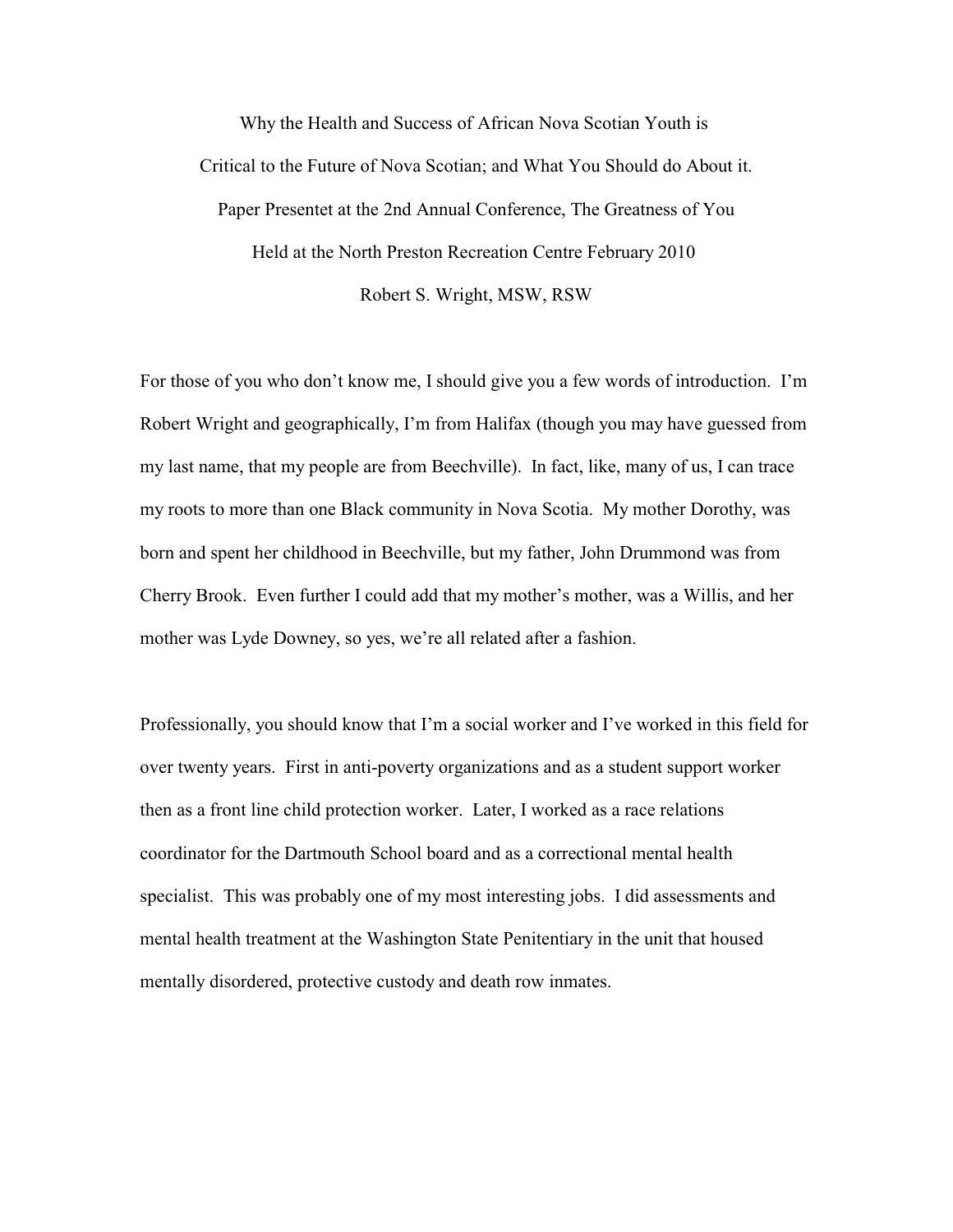Over the last thirteen years, I've spent most of my time in administration as a Director of Child Welfare and most recently as the Executive Director of the Provincial Child and Youth Strategy. So that's all about me.

I have agreed to speak to you at the beginning of the GREATNESS OF YOU(TH) CONFERENCE, but I'm sure you don't want to hear from me for a full hour. Let me suggest that we spilt the difference. I'll speak for about half of this time and leave time at the end for questions.

So back to my topic: Why the health and success of African Nova Scotian youth is critical to the future of Nova Scotia, and what you should do about it. First lets talk about youth. In my view, and some other social scientists would agree with me, the youthful years are the most dynamic and culturally important years of the human life span. We should recognize that youth (and for arguments sake, lets say the years between 13 and 25 or 30) are the years when people have the capacity for cultural innovation.

Think about it. Children's culture has not changed in hundreds of years. The songs children sing when skipping rope today are the same songs that children played 200 years ago. Hide and seek, tag, you name it, the games of childhood are the games that have been played for generations. Children's culture does not change.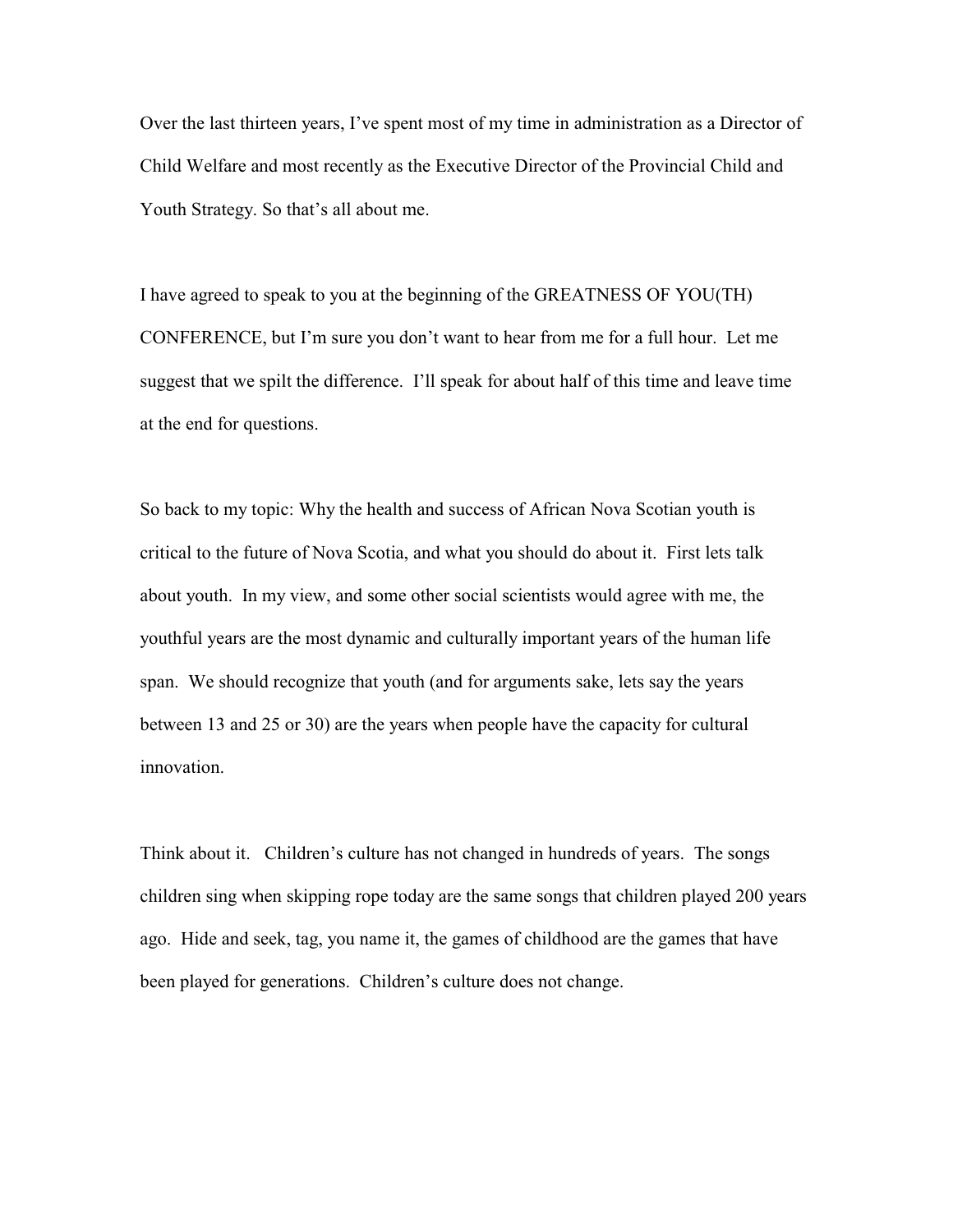Similarly, the musical tastes, political views and fashion choices of most older people you know were formed around the time they were twenty-five or thirty and haven't changed since. The culture of adults is stable and unchanging. Some would say fixed. It is only during the youth and young adult years that our brains and our ideas about the world are sufficiently mature to be enthusiastically and intellectually engaged and at the same time open enough to change that you can perceive and even create something new. It is for this reason that all of the world's great technical and social innovators emerged during these years. From Bill Gages who started work debugging code after he was caught hacking at 15 to Quincy Jones whose revolutionary career as a music innovator was well under way by the time he was 23 or 24. This is because of the neurological and social capacity that exists in youth that exists at no other time in our life span.

The second thing about youth that is so powerful and somewhat related is the capacity of young people to be honest, to see unfairness wherever it exists, and to be moved by great ambition to change what they see. Who hasn't heard a young person cry in outrage "BUT THAT'S NOT FAIR!" Unburdened by the cynicism that comes with age, young people see wrong and do not accept it as "the way things are." This is why all the world's great revolutionaries were young people. Joan of Arc, Fidel Castro, Martin Luther King Junior, all demonstrated their call to fundamentally change the state of oppression of their people while still young and were leaders of revolutionary activity before they were thirty. Without question the capacities to innovate and to imagine a better more just world are almost wholly held by youth.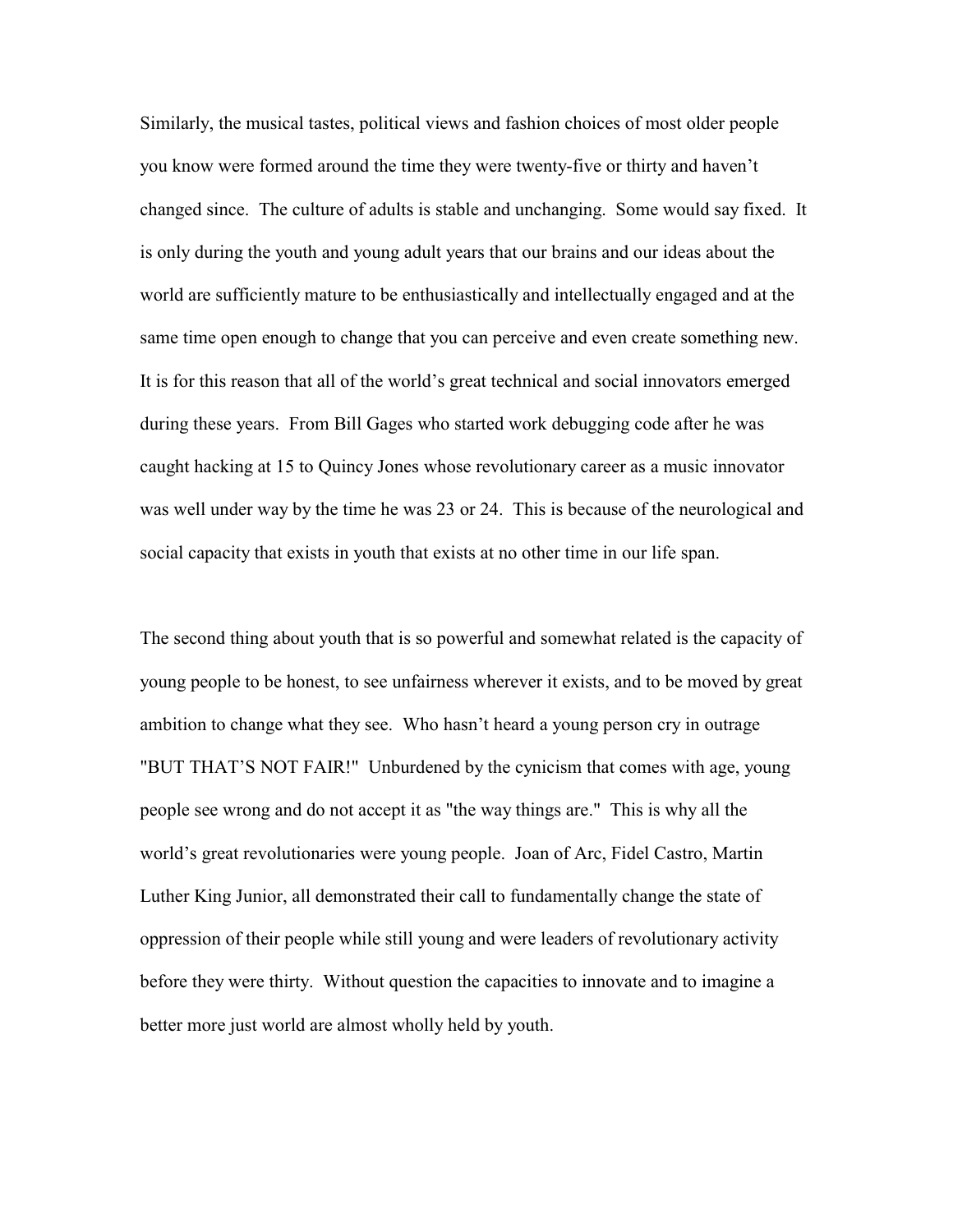So that is a bit of a social science overview of why the youthful years are so important to our society. Without these youthful characteristics at work in our society the culture would be stagnant and there would be little movement towards justice. But what about African Nova Scotian youth? What makes them so special at this point in our history? Again, two things: Nova Scotia Demographics and the reality of Globalization.

Without question, the greatest challenge facing Nova Scotia today is demographics. The Province of Nova Scotia is experiencing a shrinking population and an aging population. These two factors are resulting in a dramatic projected reduction in the size of the workforce in Nova Scotia. There are people in Government even today who are trying to figure out who is going to work to sustain the Nova Scotian economy and to look after all the old people?

Well, African Nova Scotians are one of the few populations in Nova Scotia that are not in sharp decline. African Nova Scotians along with our Mi'Kmaq and recently immigrated brothers and sisters, are among the only peoples that are still experiencing population increases or at least are holding their own. We are also among the province's greatest untapped resources when it comes to the economy as well, in part because of our systematic exclusion from it thus far and as a result of our apparent rejection of the elements of the current economic structures. I predict that it will not be long before African Nova Scotian young people will be recruited hard by the provincial government to stay in Nova Scotia to stabilize the population and the economy of this province and ensure the province's future.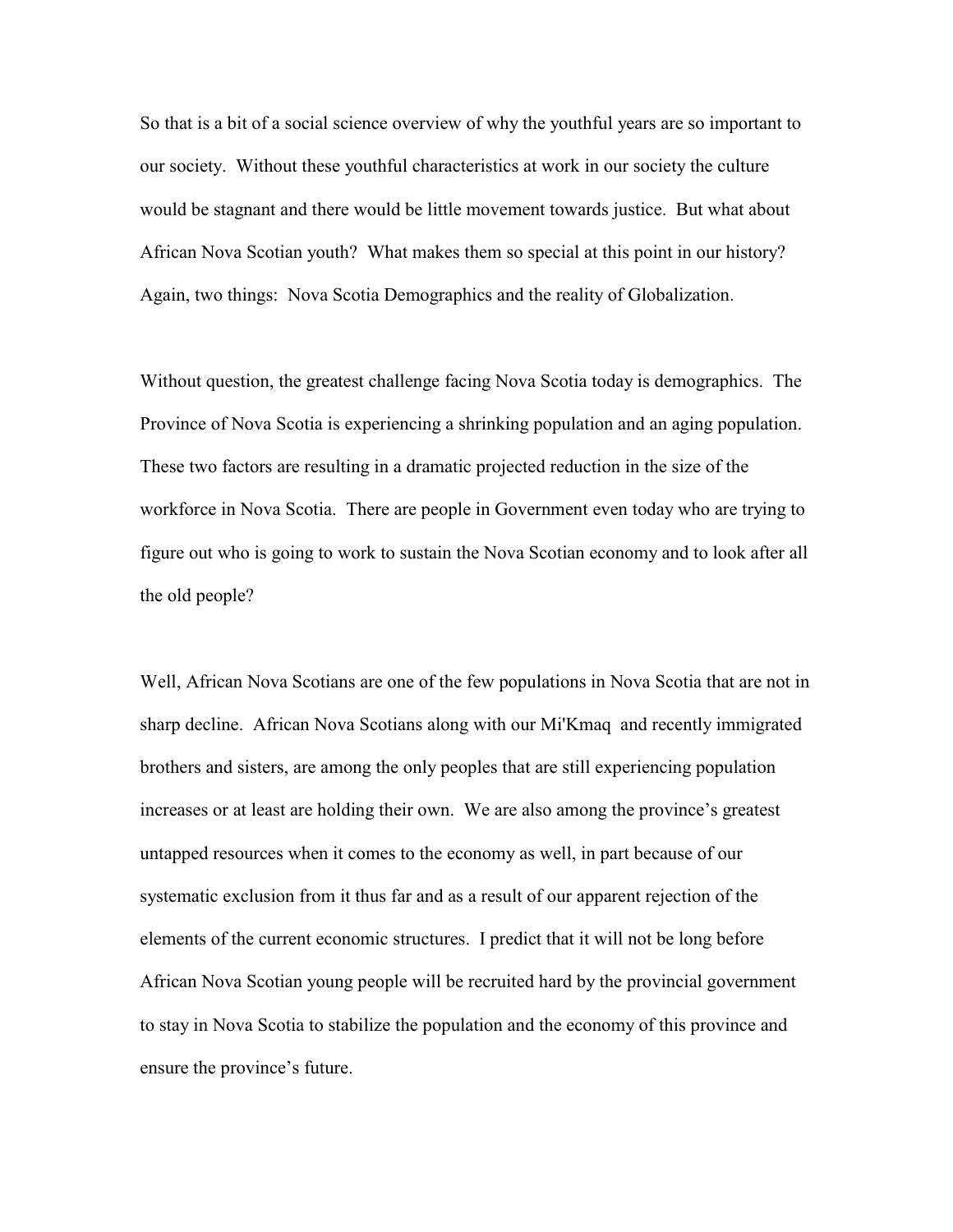The second major reason why I think African Nova Scotian youth will hold a unique role in Nova Scotia's future is because of the reality of Globalization. Whether you are talking about world food security, global warming, terrorism or global trade and economics the stabilization and security of local communities is going to depend on people who have the capacity to understand and think about solutions on a global scale. This requires the capacity to see things from multiple perspectives and the ability to understand people who are different than you. In short it requires skills in cultural competence.

African Nova Scotian youth and other people of colour have grown up in one culture and out of necessity, have learned to function in a radically different one. This is the beginning of cultural competence. Additionally, our status as African Canadians gives us an affinity for and natural connection to Africa. We are by birth and identity internationalists even before we journey outside of Canada. This has currency in the world, a currency and connection that we should begin to exploit to the benefit of the global community.

So we are African Nova Scotian Youth and we are well positioned by virtue of youthful capacity for innovation and social change, and by our capacity and affinity for engaging in the global nature of our local challenges. So what are we going to do about it? You might notice that I have not taken this time to bring you simple and simplistic messages: Stay in school, don't do drugs, stop the violence . . . . Don't get me wrong, I believe all of those things. But the problem I see is this: These messages are too small. When we